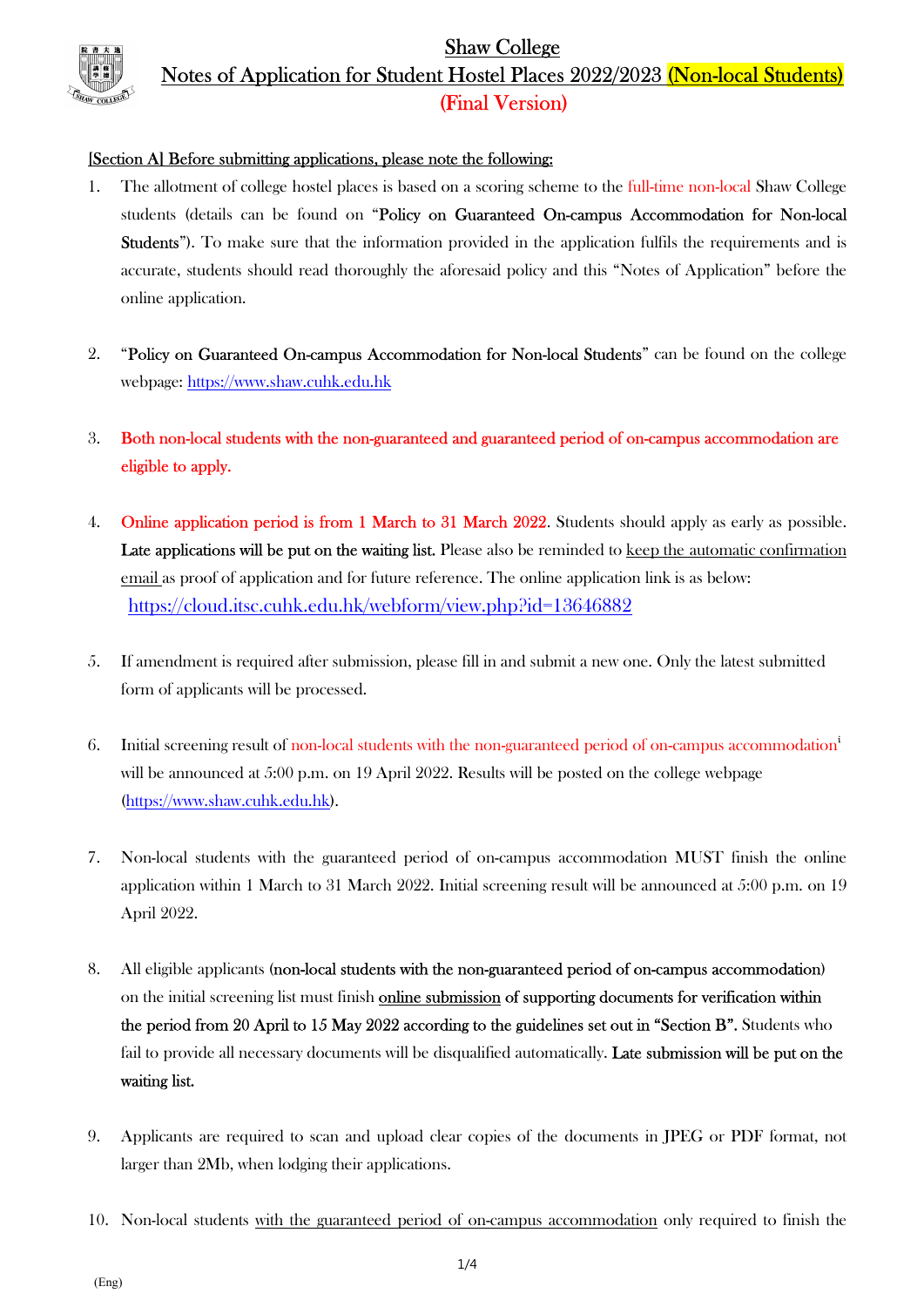online application within 1 March to 31 March 2022, but NO NEED to submit any proof documents.

- 11. Before submitting the supporting documents, applicants are responsible for making sure that the documents are sufficient, can meet the requirements and are consistent with the information stated on the application form. Otherwise, scores of related parts will be deducted without further notice.
- 12. Randomly selected eligible students (non-local students with the non-guaranteed period of on-campus accommodation) are required to submit all supporting documents (original copy) in person or by authorized persons to the hostel information counter for verification during the following office hours from 1 September to 9 September 2022. Mailed documents will NOT be accepted. Residents' right of residence will be immediately deprived who fail to provide all necessary documents.

Office hours of hostel information counter: Monday to Friday 09:00 a.m. - 5:00 p.m. Saturday and Sunday Closed

- 13. Information submitted by the applicants must be true to the best of their knowledge. A strict assessment of all information provided will be carried out. Cases in doubt may be verified by home visit. The College will continue relevant verification work after residents moving in. Any change of information should be reported in writing to wardens. If false report or forged documents were found, residents' right of residence will be immediately deprived. The case will also be referred to the College Disciplinary Committee for consideration of further actions. Applicants' future application for hostel places will NOT be considered.
- 14. Students who will be on suspension of study or internship during the residence period are NOT eligible for applying for hostel places. If students receive notification of suspension/ internship after they have been assigned hostel places, they must perform hostel check-out procedures within 7 working days.
- 15. Medical students who have been allotted hostel places in hospital are NOT eligible for applying for hostel places of the College.
- 16. Holders of the University's parking labels and students having private vehicles are NOT eligible for applying for student hostel places (except for physical impaired students). The Residence Selection Sub-Committee reserves the right to request those who are found having parking labels to withdraw from the hostels.
- 17. Residence period for 2022/2023 will be from early of September 2022 to middle of May 2023. To ensure the effectiveness of hostel places allotment, ALL students with hostel places assigned MUST perform check-in within the stipulated check-in periods (i.e. early of September) (exact periods to be confirmed), students who fail to perform check-in within the stipulated periods will be deemed as giving up the hostel places. The places will be re-allotted to students on the waiting list. If students are on outgoing exchange programmes in first term and are not able to check in within the periods, they should inform the hostel management and make special request for extension within the check-in periods. Only students with special approval are allowed to extend their check-in dates.
- 18. The hostels will be closed for a few days during Lunar New Year. ALL residents are not allowed to stay inside hostels (Non-local students may request for stay via application). Other residence periods will be set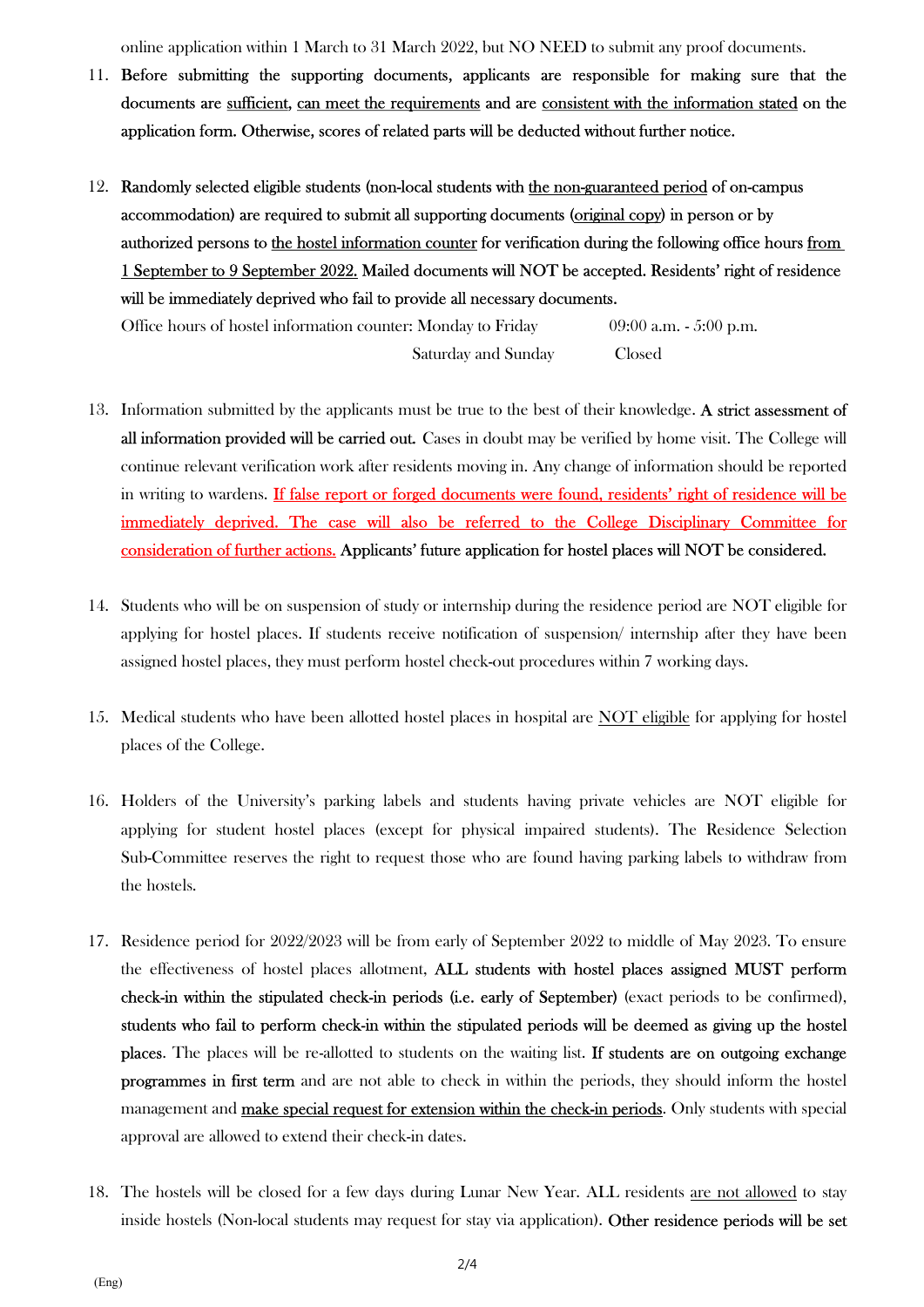for Summer Residence and application should be made separately.

19. The amount of hostel fees for 2022/2023 are to be determined. Hostel fees for the whole academic year of 2021/2022 are \$14,784 (2-bed room, \$7,392 per term) and \$9,858 (3-bed room and 4-bed room, \$4,929 per term). The amount of hostel deposit is to be determined.

### [Section B] Online Submission of documents after the initial screening (JPEG / PDF):

#### 1. Supporting documents:

- 1.1. Non-local students with the non-guaranteed period of on-campus accommodation: Proof of academic achievement, and participation in extra-curricular activities.
- 1.2. Non-local students with the guaranteed period of on-campus accommodation: Only required to finish the online application, but no need to submit any proof documents.

# 2. Detailed requirements of supporting documents (Non-local students with the non-guaranteed period of on-campus accommodation):

#### Proof of Academic Achievement

2.1 Academic scholarships and awards (exclude non-academic awards) offered by the University/ College from the previous academic year to 15 May 2022 are applicable in the scoring system. Applicants should provide relevant certificates, letters or other relevant documents offered by the University or College for verification.

#### Proof of Participation in Extra-curricular Activities

- 2.2 Extra-curricular activities / student organizations which can be considered in the scoring system are clearly listed in "Policy on Guaranteed On-campus Accommodation for Non-local Students", please read carefully and make sure that all the activities/ organization claimed are applicable.
- 2.3 Proof of participation in extra-curricular activities must be accompanied with full names, post titles, chops and signature of person in charge of relevant registered organizations.

For Affiliated Societies or Organizations registered under the Chinese University of Hong Kong or Shaw College (including faculty societies, departmental societies, the University's/ College's clubs, and registered societies), their registration must have been completed on or before 15 May 2022 and the declared members and post titles should be on the name list of Affiliated Societies Committee Members. Applicants are required to provide proof of participation granted by the Chinese University of Hong Kong/ Shaw College Student Union (original copies are required for verification). If the student resign during his term of office, Residence Selection Sub-Committee may cancel the assigned hostel place.

2.4 Participation in exchange programmes approved by the University/ College in the previous academic year is applicable in the scoring system. Applicants should provide relevant documents for verification.

#### Other reasons

2.5 If health condition is listed as a reason of application, only valid medical proof within one year issued by the University Health Service will be considered. For the cases referred by the University Health Service for follow-up, referral records are required.